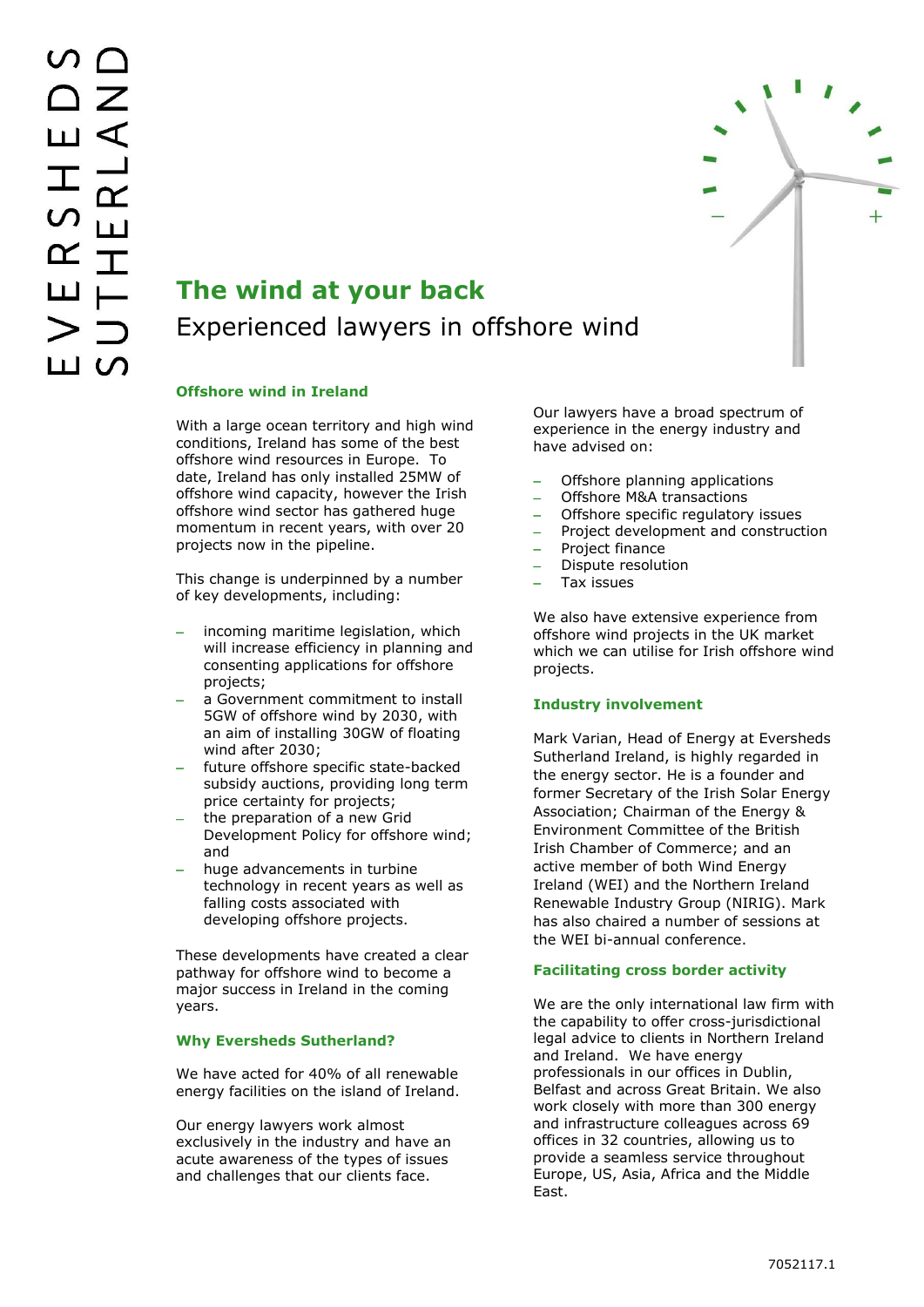## **Recent experience in Ireland and the UK**

Our offshore experience includes advising:

- **Codling Wind Park Limited** in relation to the proposed development of a 2.1GW offshore wind project in Ireland
- **Shell** on the entry into its partnership with Simply Blue Energy, which will develop a floating wind farm in the Celtic Sea
- **EirGrid** and **Réseau de Transport d'électricité** on the proposed and ongoing joint procurement of the €1bn Celtic Electricity Interconnector - a 500km interconnector between Ireland and France
- **Oriel Wind Farm** in relation to the negotiation of a foreshore lease for its proposed €1bn offshore wind farm in the Irish Sea
- **Oriel Wind Farm** in relation to the sale of Grid Connection Assets to Element Power
- The shareholders of **Oriel Wind Farm** in relation to the sale of their interest to Parkwind
- **Saorgus Energy** in relation to the acquisition of its interest in the Dublin Array Offshore Wind Project
- **Sure Partners** in relation to the Arklow Bank Project (Sure Partners were the original developers of the Arklow Bank Project)
- **Forewind Consortium** in relation to the development of the Dogger Bank Wind Farm (7.2GW)
- **Statkraft** on the acquisition of its interest in the 500MW Sheringham Shoal Offshore Wind Farm
- **SSE** in relation to the acquisition of Walney I and Walney II Offshore Wind Farms including advising on all construction contracts (TSA and O&M)
- **SSE** in relation to the financing by the incoming shareholder of its interest in the Walney I Offshore Wind Project
- **SSE** in relation to the financing by a major shareholder of its interest in the Walney II Offshore Wind Project
- **RWE** in relation to the Gwynt y Mor Offshore Wind Project (included advising on cable supply and installation and drafting an innovative modular-based contract)
- **Forewind Consortium** in relation to an initial phase construction contracts on their Round 3 offshore wind projects
- **Centrica** on the construction of its offshore wind projects including the Lincs and Dogger Bank projects
- **Airtricity/Flour JV** in relation to its initial construction works on the Greater Gabbard offshore project

## **What do our clients say?**

A respondent notes that the lawyers' strength lies in their *"client focus and ability to work collectively with the client's wider team to find solutions."*

#### **Chambers Europe 2021**

An interviewee finds the team members to be *"very knowledgeable in the area of renewable energy."*

## **Chambers Europe 2021**

Clients report that Mark Varian is *"very knowledgeable about the renewable energy market in Ireland, and his advice is practical and business-oriented."*

#### **Chambers Europe 2021**

Sources describe Mark Varian as an *"experienced, commercial and committed"*  partner who has *"an excellent knowledge of the energy industry."*

### **Chambers Europe 2020**

*"They are very knowledgeable in the renewable energy sector. They are also very commercial in terms of negotiations with the counterparty's lawyers, and their responses are very quick."*

#### **Chambers Europe 2020**

*"They are pragmatic in their approach."*

#### **Chambers Europe 2020**

## **Legal updates**

We offer briefings and alerts on the latest issues facing the energy sector. If you would like to receive these alerts, please sign up to our energy mailing list [here.](https://www.eversheds-sutherland.com/global/en/where/europe/ireland/overview/subscribe.page?)

© Eversheds Sutherland 2021. All rights reserved. 04/21 7052117.1